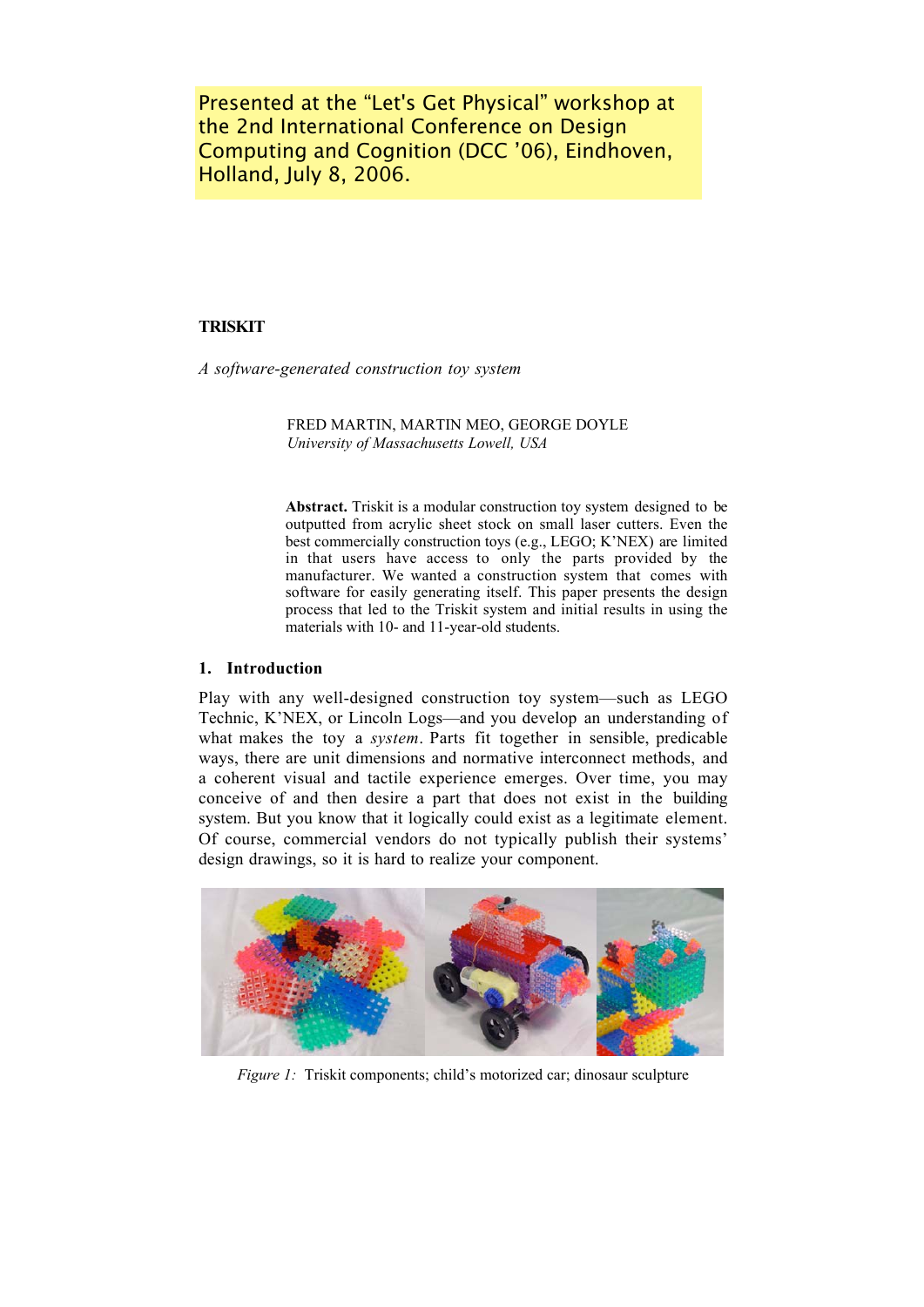This limitation motivated the development of the Triskit construction toy system. We desired a set of components that we could easily manufacture, and for which we could provide the specifications to other end users, allowing them to create parts that would automatically become part of the Triskit system.

Figure 1 shows our results: the Triskit components, a motorized car built by 12-year-old, and a dinosaur sculpture designed by an undergraduate in our lab. The remainder of this paper describes our design process, our Java-based software tool for creating Triskits, and reflections after working with a group of  $4<sup>th</sup>$ - and  $5<sup>th</sup>$ -grade students.

| ┖     |        |
|-------|--------|
|       |        |
| type- | type-B |

Figure 2. type-A and type-B Triskits.

### 2. Design Process

We selected 1/8" acrylic sheet stock as our base material, because it is relatively inexpensive, reasonably sound, and comes in pretty colors. Also, the laser cutter in our lab (a Trotec Speedy II with a 45W laser) can cut through it nicely.

As experienced LEGO builders, we took inspiration from this system. We wanted to be able to build models comparable in size and function to a typical motorized LEGO construction. We liked the fact that LEGO bricks are self-mounting; that is, a brick connects to another brick without the use of a specialized connector component.

In prior one-off projects we had done with our laser cutter, we used tab-and-slot designs to join parts. We generalized this approach and developed the first Triskit "waffle," which later became known as the "type-A Triskit" (Figure 2, left). (The Triskit name itself comes from our parts' resemblance to the popular snack cracker.)

When playing with our type-A Triskits, we quickly realized that the hole-slots on each Triskit face would be offset when two type-A Triskits are joined. This led to the design of the type-B Triskit, which has its edge fingers offset by a half-step (Figure 2, right). With type-A and -B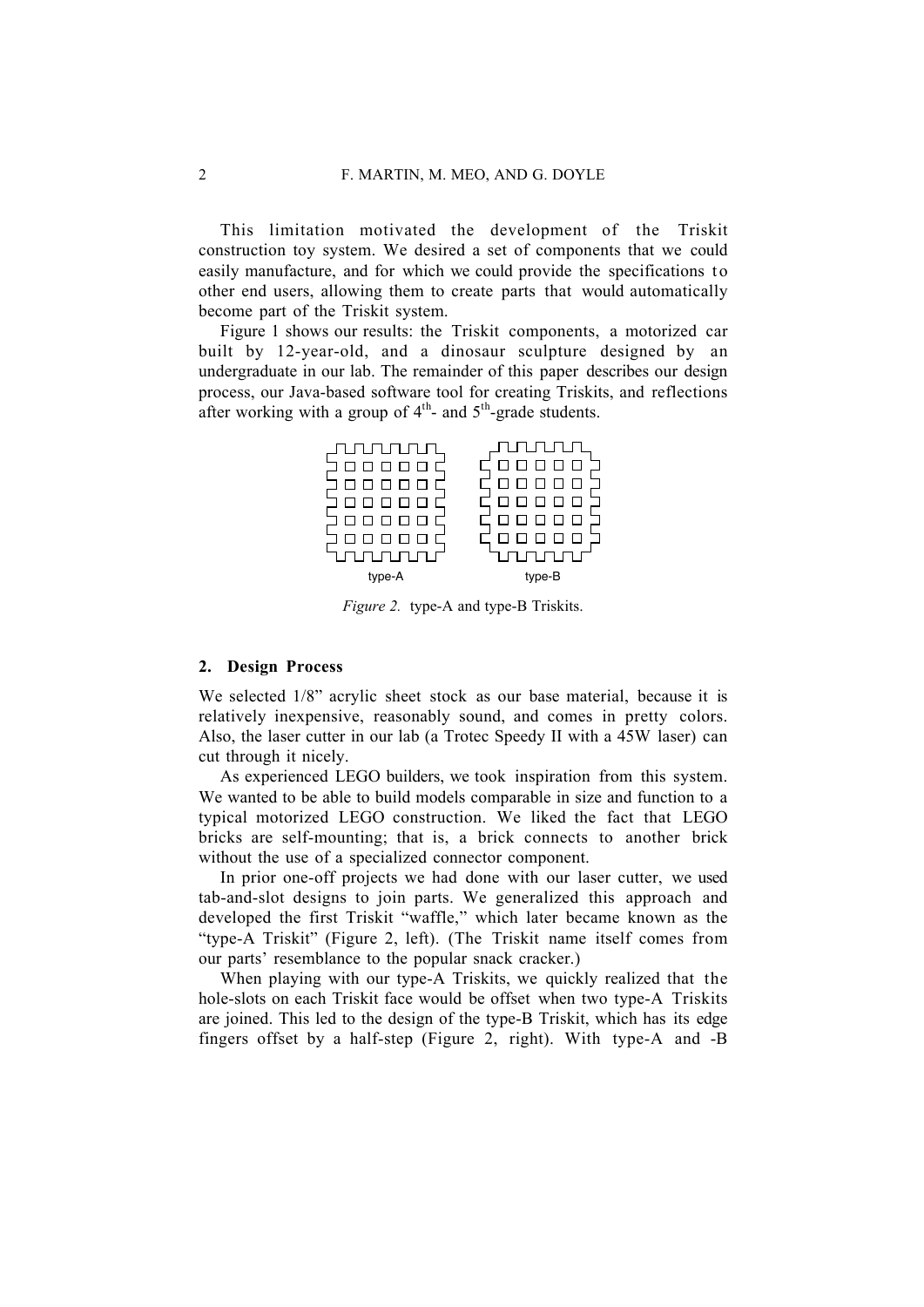Triskits, we were able to build 4-sided rectangular structures with aligned holes.



Figure 3: type-C Triskit and cube built from 6 identical type-Cs.

We then tried to close the 4-sided rectangles by putting Triskits on their two open faces, and realized that we could not. This led to the development of the type-C Triskit, which has type-A fingers on one pair of opposite sides and type-B figures on the other. We were now able t o build the cube (Figure 3).

At this point, we felt like we had a design that was worth playing with, and we set off to develop software to easily generate variants of our 3 Triskit types.

| http://www.cs.uml.edu/ecg/projects/tris=10&height=5&TypeMenu=TriskitA&scale=20<br>http://www.cs.uml.edu/ecg/projects/triskit/index.html C ^ Q- Coogle                          |                                                                                                                       |
|--------------------------------------------------------------------------------------------------------------------------------------------------------------------------------|-----------------------------------------------------------------------------------------------------------------------|
| <b>TRISKIT BUILDER</b>                                                                                                                                                         |                                                                                                                       |
| width:<br>height<br><b>Triskit Type:</b><br>Triskit A<br>Scale:<br>Finter Scales 5 to 20 to view<br>Triskin<br>Scale=125 to output on 1/8*<br>aceylic.<br><b>BUILD TRISKIT</b> | <u>JTUTUTUTUTUTUTU</u><br>$\Box$ $\Box$<br>ם ב<br>88888888<br>□□<br>Π<br>88888<br>Π<br>0 O<br>Γ<br>■<br>1 TUTUTUTUT L |
| N<br>01<br>LT:<br>PU 40, 40;<br>PD 60.40                                                                                                                                       |                                                                                                                       |
| Cut and paste the HPGL code into a text file and save.                                                                                                                         |                                                                                                                       |

Figure 4: Triskit Builder Java applet.

# 3. Making Triskits

The first Triskits were drawn directly into a vector-based draw program (CorelDraw). After we had worked out the basic design and dimensional units, we built a prototype software tool in Microworlds Logo. As the Logo turtle nagivated the screen and drew the Triskit, its movements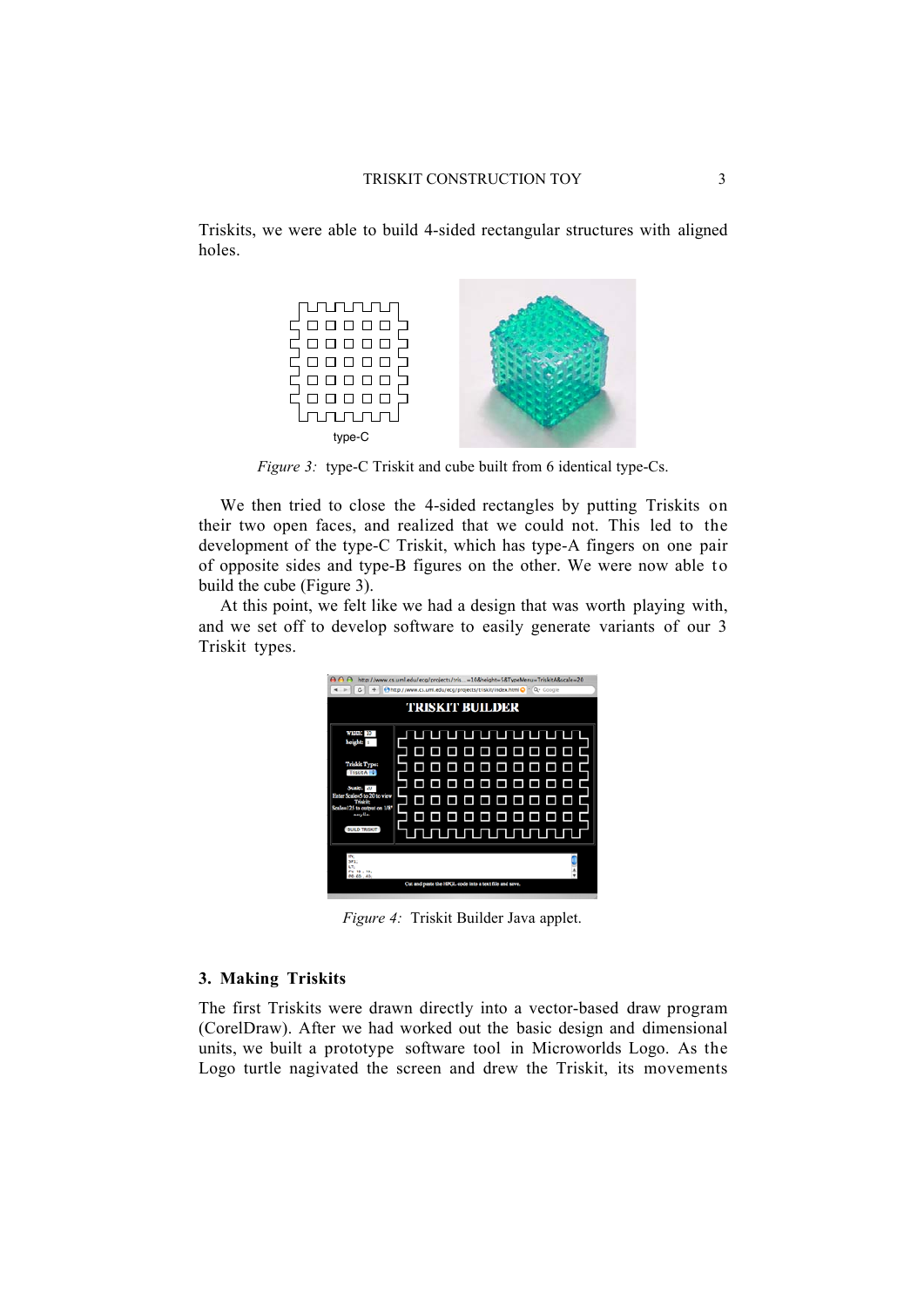were captured as  $HPGL<sup>1</sup>$  commands. The HPGL code was saved as a text file, which was then imported into a blank CorelDraw document and printed to the laser cutter.

We then developed a Java applet to do the same. After specifying the Triskit features (dimensions and type), the "Build Triskit" button displays the Triskit on the screen and generates the HPGL code for manufacturing it (Figure 4).

### 4. User Testing

We conducted a workshop with  $4<sup>th</sup>$  and  $5<sup>th</sup>$  grade students at a local school, meeting for an hour twice per week for a total of about 20 sessions. We introduced the Triskits at the beginning of the workshop and used them as the primary building material for the duration.

The children found the Triskits challenging; it was not evident to many of them how they should fit together. After there were a few models underway in the classroom, however, things got easier.

We realized that the Triskits do not hold together particularly well. This led to some quick improvisation. We tried screws and nylon cable ties to hold them together.  $6 \times 32$  machine screws fit snugly in the holeslots on each Triskit face, but the kids did not seem to like using them. Finally, we introduced hot glue guns, and things became a lot happier. A project model designed by one of the children, and representative of the group, is shown in Figure 1 (center photo).

One surprise was that several children did not constrain themselves to the right angle geometry inherent in the Triskit parts. They cut them, glued them at angles, and otherwise treated them as casually as necessary to obtain the effect they desired.

The Triskits do not include any parts to support motion (e.g. gears and axles). To allow the kids to motorize their models, we purchased generic plastic gears and wheels, metal axle rods, and gear motors.

We showed the children the Triskit Builder software on one occasion, but it did not seem terribly relevant to the children's goals (building a motorized model). In retrospect, the Triskit system differs fundamentally from other software-based building systems—e.g. Designosaurus (Oh et al. 2006) or HyperGami (Eisenberg et al. 2003). In these systems, the primary development is done on the screen; with Triskit, the main work is with your hands.

<sup>1</sup> Hewlett Packard Graphics Language, a vector-based drawing language originally designed for HP pen plotters. See http://en.wikipedia.org/wiki/HPGL.